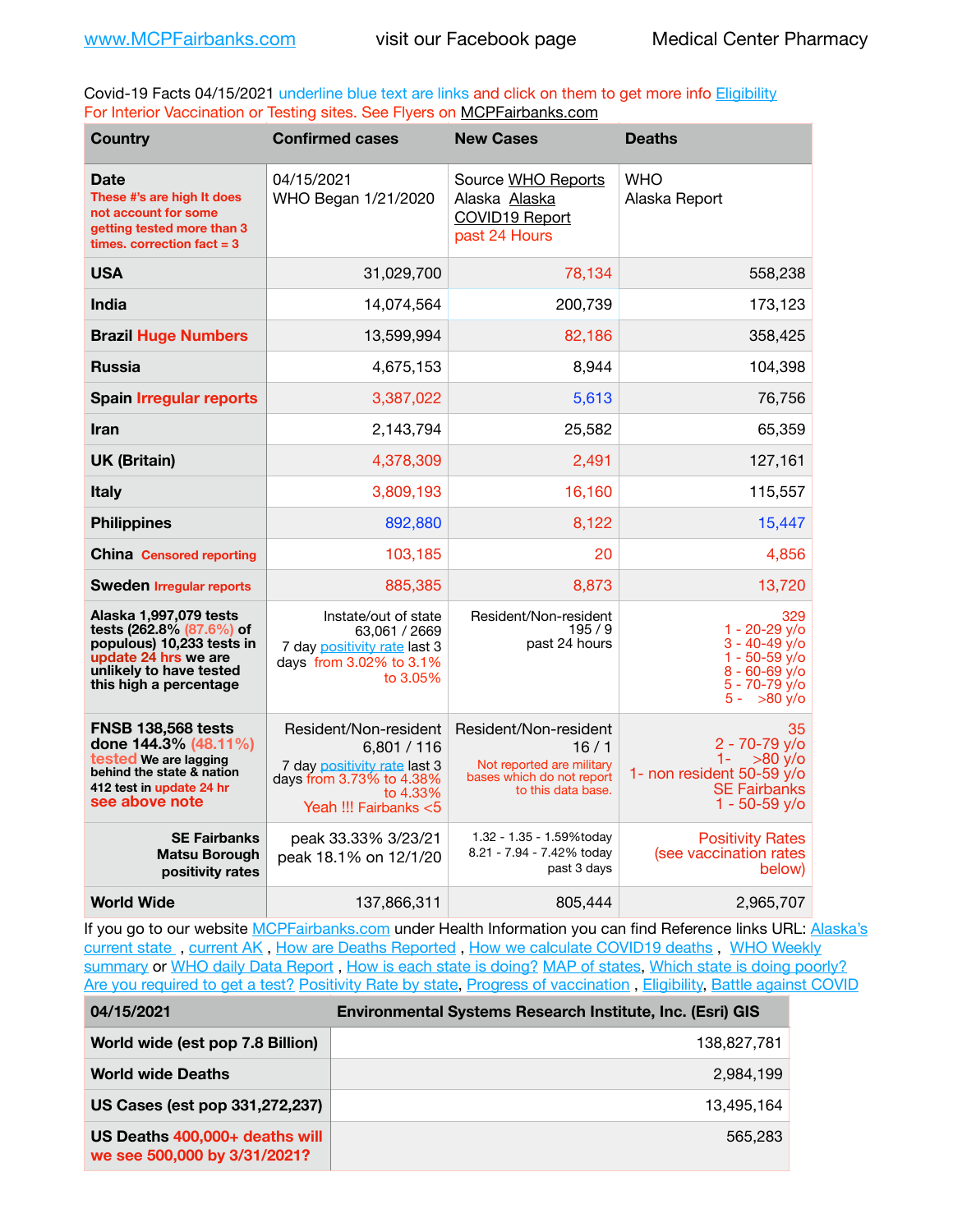# FDA has recommended a pause in the distribution of the Johnson and Johnson vaccine. Due to increase risks of blood thrombosis in young women.

Impact of COVID-19 on the US Healthcare system

Estimated US Population 331.3 million 190.3% (64.3%) have been tested (629.9 million) Estimated 5% of US population will test positive for Covid-19 16.56 million (currently 31.5 Million (9.52%) of population tested positive vs Alaska (8.30%) we have currently tested an est. 629.9 million based on 31.5 mill that have tested positive discount some of these numbers by 67% to account for multiple testing of same person.

If 8% will require hospitalization of the 16.56 million positive cases, we would need 1.325 million beds. Estimated by the American Hospital Association there are 800,000 staffed beds available.

The US has 2.8 hospital beds per 1000 our needs could be 56, China had 4.3, Italy 3.2, South Korea 12.3

The USNS Mercy and Comfort added 2,000 staffed beds, not ICU

Of these estimated to be admitted to ICU **860,000**, to ICU beds

 The Needs The US has 16,000 ICU beds we have 68,000-85,000 beds

US could need 299,000 beds with ventilators  $\leq$ 16,000 ventilators

**Summation:** Estimated needs could be 1.325 million hospitalized beds for just COVID-19 patients alone. If positives represents 5% of test run, then approximately 629.9 million have been tested, we have no idea how many tests have been run or how many multiple tests conducted on the same person, resulting in 31.5 million positive tests run with 565,283 with 1,008 deaths in the past 24 hours, ave 2320/day. In AK, with 63,061 positive cases 8.30% of Alaska, 1,412 hospitalizations, and 329 deaths. Hospitalization rate is 2.24% of those that test positive, Death Rate 0.522% overall or 23.3% of those hospitalized. Those >60 y/o represent 15% of positive cases, yet represent 80% of deaths. 499,750 vaccines given equal approximately 225,226 (29.64%) completed series and 274,524 (36.12%) vaccinated once of population

Normal ICU stay 5-7 days, estimated ICU stay for COVID-19 2-3 weeks and they could tie up a ventilator for that length of time also, helping only 1/3 as many patients.

This is why we need to flatten the curve by social spacing and only essential travel.

Expected Death (these are just estimates based on other countries) if 5% of the US Population (16.56 million) test positive we are now at 29.137 million positive (8.8%) and if

1% die = 165,600 people

2% die = 311,200 people

3% die = 496,800 people

6% die = 993,600 people obviously we have passed the 1.325 million positive cases we are 29.137 million so if 5% of the US population (16.56 million) test positive and 6% of those die = 993,600 deaths if no vaccine, or if 3.09% (511,704) will die, but we are 104.8% of the way there in 52 weeks (1 year).

World wide death rate of positive tests actually 2.15%. The US is at 564,275 1.79% of those actually tested positive, that is 70% lower death rate than when we started in 3/2020 , started at 6%. But we are slipping Death % have gone from 1.67 to 1.82%. There are 7.8 Billion people in the world 331 million live in the US (4.2% of the world's population) 9.52% have tested positive. The US deaths represents 18.94% of the world's death numbers and 22.69% of worldwide confirmed cases.

In comparison to the flu in the US.

CDC Estimates. From 2010 to 2016, the flu-related death rate was between 12,000 and 56,000, with the highest season being 2012 to 2013 and the lowest being 2011 to 2012. Most deaths are caused by complications of the flu, including pneumonia or a secondary bacterial infection of the heart or brain. or 2,000 to 9,333 per year. In 2020 in the US has 19 million cases 180,000 hospitalized and 10,000 (0.052%) have died, typically it is 2% will die, compared to 1.79% with COVID19. 190.3% (US), 263.29% (Alaska), & 144.85% (Fbks) are still too few to protect us from future outbreaks. Experts feel that we need either need people to get infected with the virus and develop antibodies or get vaccinated to create immune antibodies to protect us, that we need >60% of the population to have positive antibody tests and preferably 70-90%, one expert felt they would not feel confident til >85% were positive, to give assurance (herd immunity) in order to go without masks and social distancing. NY City seems to have the highest number at 20%. Testing is so important. Currently we are testing at 46.10 Million tests per month. At this rate to test everyone once it will take 7.12 months or over 0.59 years. To test 3 times it would take 21.35 months or 1.77 years

The [Flu](https://lnks.gd/l/eyJhbGciOiJIUzI1NiJ9.eyJidWxsZXRpbl9saW5rX2lkIjoxMDMsInVyaSI6ImJwMjpjbGljayIsImJ1bGxldGluX2lkIjoiMjAyMTAyMjYuMzYwNDA3NTEiLCJ1cmwiOiJodHRwczovL3d3dy5jZGMuZ292L2ZsdS93ZWVrbHkvb3ZlcnZpZXcuaHRtIn0.ePMA_hsZ-pTnhWSyg1gHvHWYTu2XceVOt0JejxvP1WE/s/500544915/br/98428119752-l) (Influenza kills approximately 1-2% of those infected ([1.6% positivity in Alaska](http://dhss.alaska.gov/dph/Epi/id/SiteAssets/Pages/influenza/trends/Snapshot.pdf) zero deaths for flu), SARS killed 800 people total, COVID19 appears to kill 1.79% > 565,283 of those that test positive (9.52% of US COVID) or 0.19% less deadly than the flu and seems to be more contagious. (Seems to spread more readily) Flu [rates dropped from 300 to single digits this year](https://lnks.gd/l/eyJhbGciOiJIUzI1NiJ9.eyJidWxsZXRpbl9saW5rX2lkIjoxMDEsInVyaSI6ImJwMjpjbGljayIsImJ1bGxldGluX2lkIjoiMjAyMTAyMjYuMzYwNDA3NTEiLCJ1cmwiOiJodHRwOi8vZGhzcy5hbGFza2EuZ292L2RwaC9FcGkvaWQvUGFnZXMvaW5mbHVlbnphL2ZsdWluZm8uYXNweCJ9.oOe3nt2fww6XpsNhb4FZfmtPfPa-irGaldpkURBJhSo/s/500544915/br/98428119752-l) note the start of mask wearing impacted flu numbers.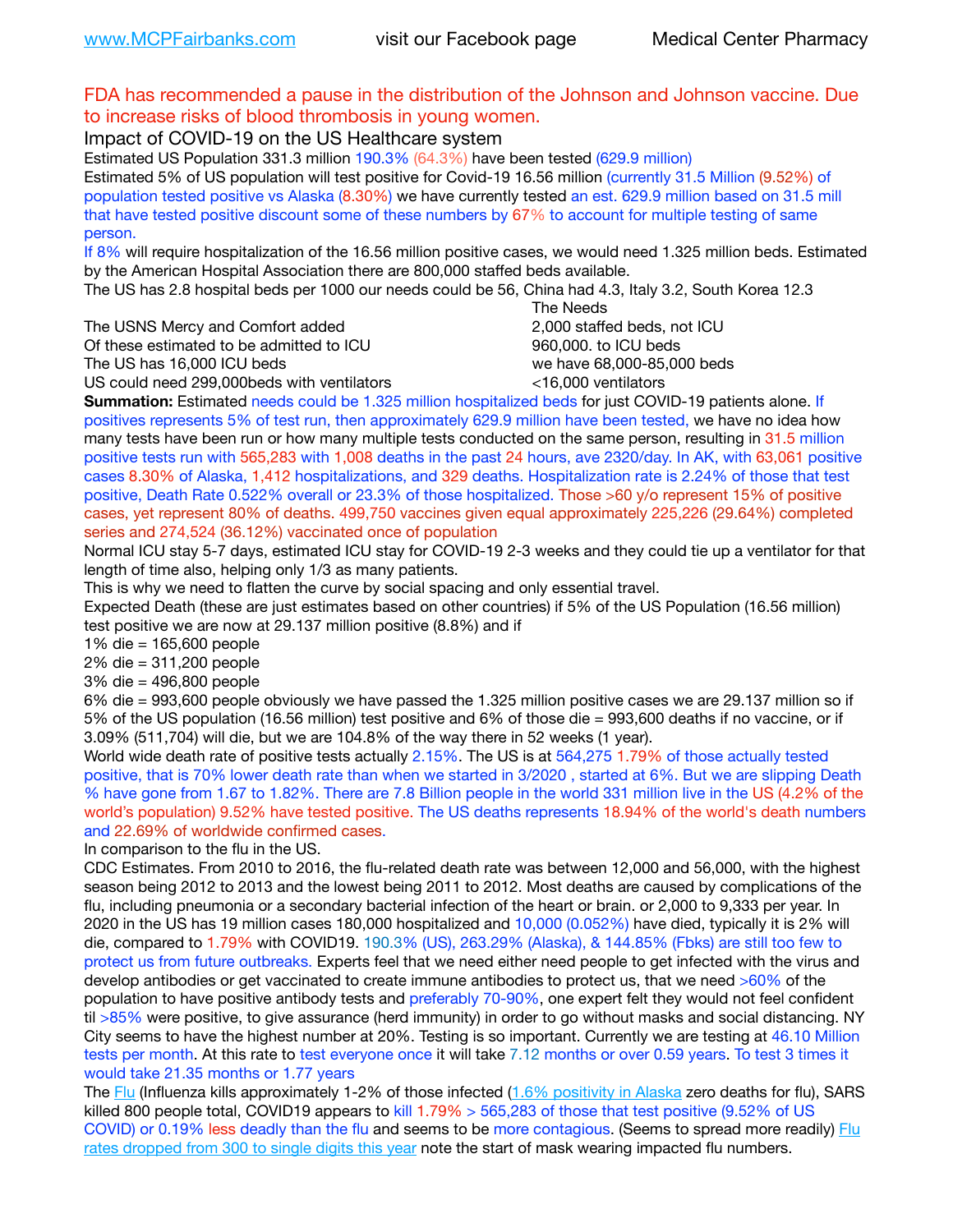Alaska has 63,061 so far, 6,801 in Fairbanks or 1 of every 9 of Alaskans, and with 32 of 310 deaths 1 in 10, the first case was transient foreign airline crew member. Interesting, the Source of Alaska's SARS-Cov2 virus originated not from East Asia by travelers or the west coast (Washington where it was first observed) , but came from the east coast of the US, and they were inoculated first from Europe, accordingly from New York's Governor and CDC. Currently 36 Variants known, only 6 of major concern in the US. (Europe's (china's)) Primary, plus an Ohio variant (COH.20G/501Y), California, [UK](https://www.cdc.gov/coronavirus/2019-ncov/transmission/variant-cases.html) (B.1.1.7), (7) South African (1.351), and (2) Brazil (P.1), we have seen 5, Europe's (China) [variant,](https://www.webmd.com/lung/news/20210318/cdc-who-create-threat-levels-for-covid-variants?ecd=wnl_cvd_031921&ctr=wnl-cvd-031921&mb=kYbf7DsHb7YGjh/1RUkcAW0T6iorImAU1TDZh18RYs0=_Support_titleLink_2) California, Brazil, UK, South Africa, in Alaska so far, the last 3 in particular as they have a 50% increase in transmissibility vs 20% in the others over the China variant.

**Best practice protection** is good personal Hygiene do not touch eyes, nose, mouth, wash hands frequently for at least 20-30 seconds, before you touch your face, and observe personal spacing of 6-18 feet. Remove your shoes in your house, frequently clean surface areas, let the cleaner sit 15-20 sec before wiping off. **We are recommending to wear any kind of mask.**

Drug treatment is being researched, but as yet not been verified, only suggested. Best to isolate those sick and isolate those most susceptible (old and preconditioned with risk factors)

**Risk factors:** Cardiovascular disease (56.6%), Obesity (41.7%), Diabetes (33.8%), age >60, respiratory problems, especially smokers or those who vape, High Blood Pressure

If you have been exposed self isolate for 2-4 weeks

One episode in China, a man tested negative for 27 days before showing symptoms. So Isolation may want to be considered up to 4 weeks not just 10-14 days.

Italy 1 in 10 positive cases admitted to ICU due to Hypoxic failure requiring mechanical ventilation. In NY it was 1 in 7 that required hospitalization, of the 5700 hospitalized 2634 were discharged (79% (2081)) or added (21%(553)), 9 in 10 put on a ventilator died.

Public policy development and education is important. **How Long does Covid-19 stay on objects**  $A$ ir (droplets in air, speeze (cough)

| Air (dropiets in air, sneeze/cough) | UD TO 3 NOURS |                            |
|-------------------------------------|---------------|----------------------------|
| Copper                              | 4 hrs         |                            |
| skin (SARS-COV2)                    | 9.04 hrs      | (Influenza virus 1.82 Hrs) |
| droplets on skin (sneeze)           | 11 hours      |                            |
| Cardboard (Amazon Box)              | 24 hrs        |                            |
| Plastic surfaces/Stainless Steel    | 72 hours      |                            |
|                                     |               |                            |





#### Updated graph numbers. Project outward

| <b>I</b> IVIUUL VULIVAIU       |                        |
|--------------------------------|------------------------|
| Exhalation can spray           | $1.5$ m $(4.9$ ft)     |
| spittle (droplets)             |                        |
| Coughing                       | $2 \text{ m}$ (6.6 ft) |
| Sneeze                         | 6 m (19.7 ft)          |
| Development of immune response |                        |

Early viral testing tests to see if you currently have the virus.

Later antibody testing tells us if you have been exposed and survived. But does not tells us if you have immunities to the virus. We will need to

have both tests done in order to open the community..

Viral Antigen and Viral RNA tells us you have the disease and can spread the disease and can or are currently sick.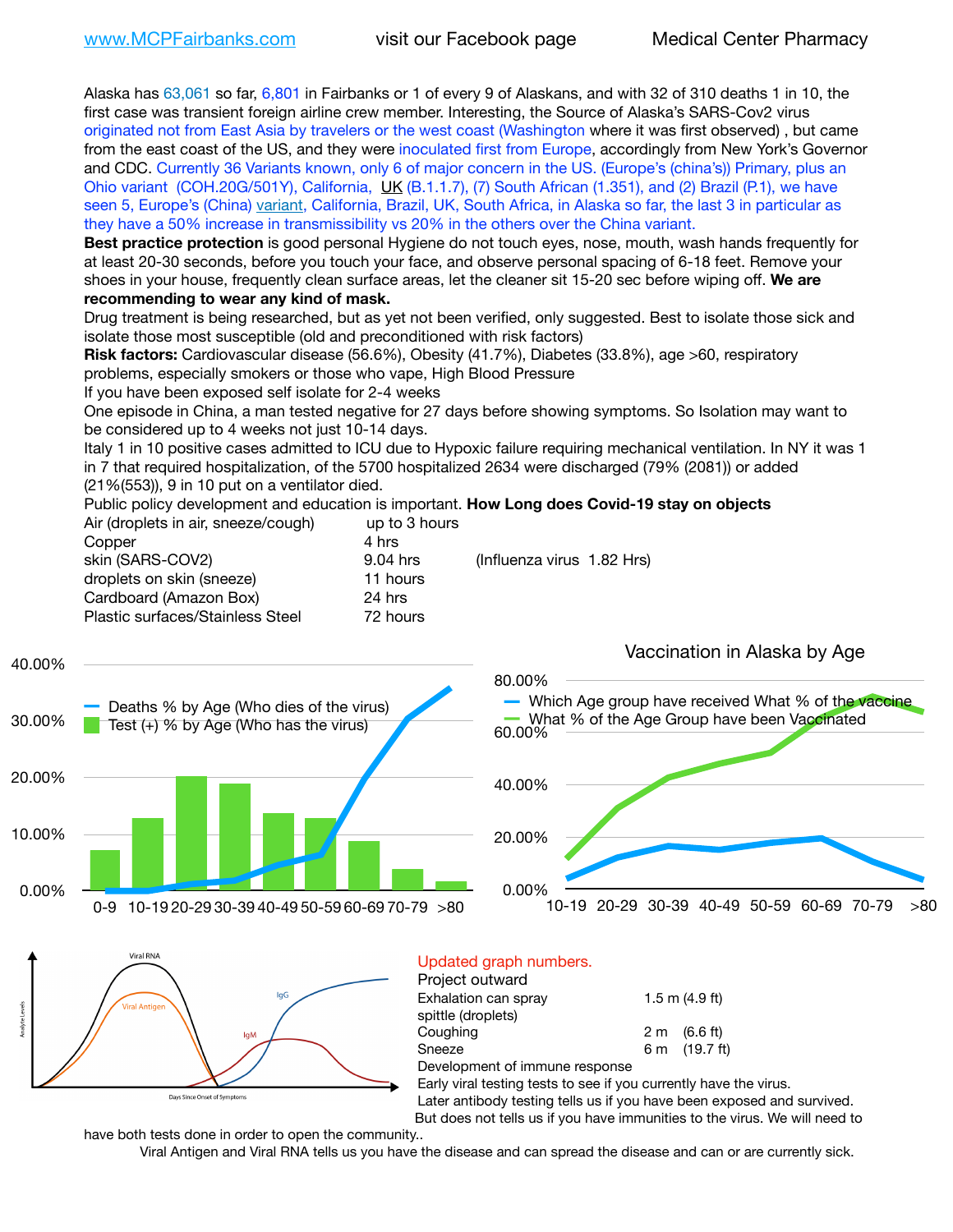IgM (short term) and IgG (long term antibodies) tells us you have experienced the virus or had the vaccine, and got over it. You may be resistant if your [antibody levels](https://www.cdc.gov/coronavirus/2019-ncov/lab/resources/antibody-tests.html) are high enough. [Current](https://l.facebook.com/l.php?u=https://www.itv.com/news/2020-10-26/covid-19-antibody-levels-reduce-over-time-study-finds?fbclid=IwAR3Dapzh1qIH1EIOdUQI2y8THf7jfA4KBCaJz8Qg-8xe1YsrR4nsAHDIXSY&h=AT30nut8pkqp0heVuz5W2rT2WFFm-2Ab52BsJxZZCNlGsX58IpPkuVEPULbIUV_M16MAukx1Kwb657DPXxsgDN1rpOQ4gqBtQsmVYiWpnHPJo2RQsU6CPMd14lgLnQnFWxfVi6zvmw&__tn__=-UK-R&c%5B0%5D=AT1GaRAfR_nGAyqcn7TI1-PpvqOqEKXHnz6TDWvRStMnOSH7boQDvTiwTOc6VId9UES6LKiOmm2m88wKCoolkJyOFvakt2Z1Mw8toYWGGoWW23r0MNVBl7cYJXB_UOvGklNHaNnaNr1_S7NhT3BSykNOBg) [View of antibodies/immunity](https://www.livescience.com/antibodies.html)[.](https://www.itv.com/news/2020-10-26/covid-19-antibody-levels-reduce-over-time-study-finds) We have tested currently 263.3% (87.8%) of the Alaskan population and over little over 190.3% (63.4%) of the US population, discount these numbers by 67% to reflect multiple testing of the same person. To be safe, we need at least 25% to see if we are making progress, [60%](https://www.jhsph.edu/covid-19/articles/achieving-herd-immunity-with-covid19.html) to [barely qualify](https://www.nature.com/articles/d41586-020-02948-4) to be safe, and [70-90%](https://www.mayoclinic.org/herd-immunity-and-coronavirus/art-20486808) to be assured we will not see a second wave of sickness. Some experts will [not feel safe til we are at 85%.](https://www.bannerhealth.com/healthcareblog/teach-me/what-is-herd-immunity)

Three types of clinical laboratory COVID-19 or SARS-CoV-2 tests are being developed:

Molecular Gene sequencing (current method), Viral antigen (testing parts of the virus), Host antibody tests (serology). They detect the virus in different ways.

Mask & [Mask Usage:](https://www.nationalgeographic.com/history/2020/03/how-cities-flattened-curve-1918-spanish-flu-pandemic-coronavirus/) N95 filter out 95% of the particles in the air 3 microns in size or larger.

Mold sizes are about 10-12 microns in size. Bacteria are larger, so is dust

Gas molecules and viruses are smaller. PM2.5 are 2.5 microns in size.

**Viruses** can be 1 micron in size, 0.3 micron in size, or 0.1 microns in size, so they **will pass right through**. **We recommend wearing any mask, the mask may provide up to 5 times the protection** ver **wearing no mask at all**. It still **does not protect** the wearer from contracting the infection, it **can inhibit** the spreading, something is **better than nothing at all**.

**Remember there is a clean side ( the side towards you) and a dirty side,** the side to the contaminated air is dirty. If you are COVID positive then this is reversed. When handling the mask, do not touch the dirty side and then touch your face, Wash properly your hands first after touching the dirty side before touching your face. If you are infected the dirty side is the inside surface of the mask. Wash your homemade mask in hot water wash >133F (for at least 10 minutes) and rinse to sanitize with high heat >133F Plus and a weak bleach or peroxide (not Both) the mask. Daily if possible. If you are a frontline health care provider with a homemade fabric mask 2 hours. Do not touch the dirty side.

**Alcohol solutions** should be 60-80% alcohol **70%** is optimal. **Keep wet and rub 30 seconds**, or Happy Birthday song sung 3 times. **Hydrogen peroxide diluted to 2%** or 4 teaspoonful per quart of water (20ml per 946ml) Bleach the same ratio **Vinegar and ammonia are good cleaning agents, but not disinfectants**. **Do not mix** any of these agents together, toxic fumes can result. **Disinfectants, in order to be effective**, should remain on the applied surface, to be cleaned moist **(wet) for 30 seconds to 4 minutes** depending on material. Caution may dissolve glue or adhesives or bleach and discolor items, check with manufacturers. Do not let it get inside electronic devices. UV (10 minutes), [UV light](http://www.docreviews.me/best-uv-boxes-2020/?fbclid=IwAR3bvFtXB48OoBBSvYvTEnKuHNPbipxM6jUo82QUSw9wckxjC7wwRZWabGw) only kills where it can see.

#### **Myths**

Taking hot baths, using colloidal silver, eating garlic soup, gargling with bleach are not proven to be effective. We have already seen using chloroquine taking the wrong form in the wrong dose can be fatal, one death and one critically injured. (see Arizona couple after listening to the president)

**We have heard of all kinds of cures.** To date there is no curative or preventative treatments, only supportive therapy. At this point there is **no proof** that Quinine, zinc, Hydroxychloroquine, Chloroquine, or Vitamin C works. As they say wives-tale at best, irresponsible reporting most likely. We have seen no information that they work, ineffective dosing issues, over-dosing issues, permanently killing the senses of smell or taste, inappropriate usage, cardiac arrhythmias, and death from the usage of these agents have been reported.

The virus may die out with heat of summer, or cold weather, this is a myth, There are a couple of studies at show the virus can withstand 98F. We know the body tries to use up to 104F to potentiate our immune system, to kill viruses. Taking NSAID, Aspirin, Ach-Inhibitors, Arb's and you get the COVID-19 infection are not contraindicated and no clinical evidence that says you should stop any of these classes of medications. It would be misguided and ill advised if you did so In other words, Unless your doctor makes changes, keep taking your medications unless told to do otherwise.

As of 12/21/20, DHSS is aware of 11 reports regarding possible allergic reactions from Alaska's hospitals to CDC: Bartlett Regional Hospital (8), Providence Alaska (2) and Fairbanks Memorial Hospital (1). Two were identified as anaphylaxis and one of those resulted in hospitalization for ongoing monitoring. In the other three cases, symptoms were mild and not considered anaphylaxis. Symptoms have resolved in all cases and the hospitalized patient has been discharged and is doing well. The CDC said there appears to be no obvious geographic clustering of these reactions, nor was a specific production lot involved. People who experience anaphylaxis after the first dose should not receive a second dose, according to CDC recommendations.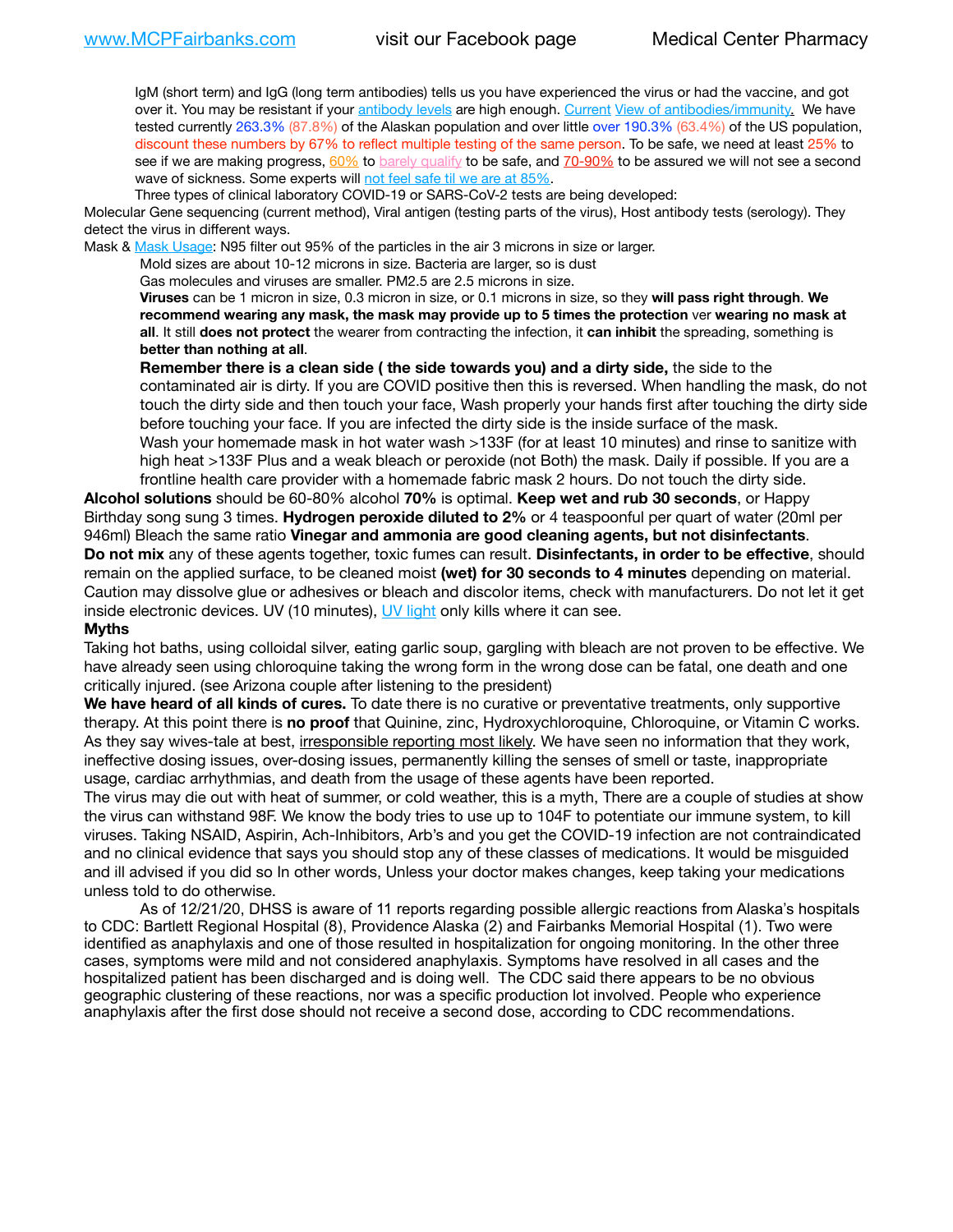Most Alaska adults have at least one ongoing condition that increases their chances of getting seriously ill with COVID-19.



| <b>Conflict</b>                                | <b>Combat Death</b> | Past 24 hours |
|------------------------------------------------|---------------------|---------------|
| <b>Revolutionary War</b>                       | 8,000               |               |
| <b>Civil War</b>                               | 214,938             |               |
| World War I                                    | 53,402              |               |
| <b>World War II</b>                            | 291,557             |               |
| <b>Korean Conflict</b>                         | 33,686              |               |
| Vietnam                                        | 47,424              |               |
| <b>Gulf War</b>                                | 149                 |               |
| Afghanistan                                    | 1,833               |               |
| Iraq                                           | 3,836               |               |
| <b>1918 Flu</b>                                | 675,000             |               |
| 9/11 deaths                                    | 2,977               |               |
| COVID19 deaths from 1/20/2020<br>to 04/15/2021 | 565,283             | 1,008         |

Check our website [www.MCPFairbanks.com](http://www.MCPFairbanks.com) for the 13 testing sites in the interior of Alaska.

Alaska is in Phase 2, Where everyone over the age of 16 years old qualify to receive the vaccination. Those under the age of 16 will be announced at a later time, pending research results from The companies producing the vaccines and the FDA approval process. Be sure to keep and save your proof of vaccination cards as you may need it for travel purposes in the future.

Gao Fu, the director of the China Centers for Disease Control, admitted on 4/10/2021 that the country's vaccines don't exactly give Covid-19 a knockout blow. One study from Brazil found that the vaccine from the Chinese company Sinovac was 50.4% effective, compared to Pfizer's 97%. Fu said the government is looking for ways to boost effectiveness.

# Many Alaskans live with underlying health concerns

You can not change your age but you can affect change with other risk factors. Nov. 17, 2020 for more information check out [Alaska DHSS Insights](http://dhss.alaska.gov/dph/Epi/id/Pages/COVID-19/blog/20201117.aspx)

Epidemiologists within the Section of Chronic Disease Prevention and Health Promotion analyzed reports from about 8,500 randomly-selected Alaska adults who participated in the annual [Behavioral Risk Factor Surveillance System \(BRFSS\)](http://dhss.alaska.gov/dph/Chronic/Pages/brfss/default.aspx) telephone survey between 2016 and 2018. About 67% of Alaska adults — two out of three — have at least one of the following ongoing health concerns that have been shown to increase chances for serious illness from COVID-19: